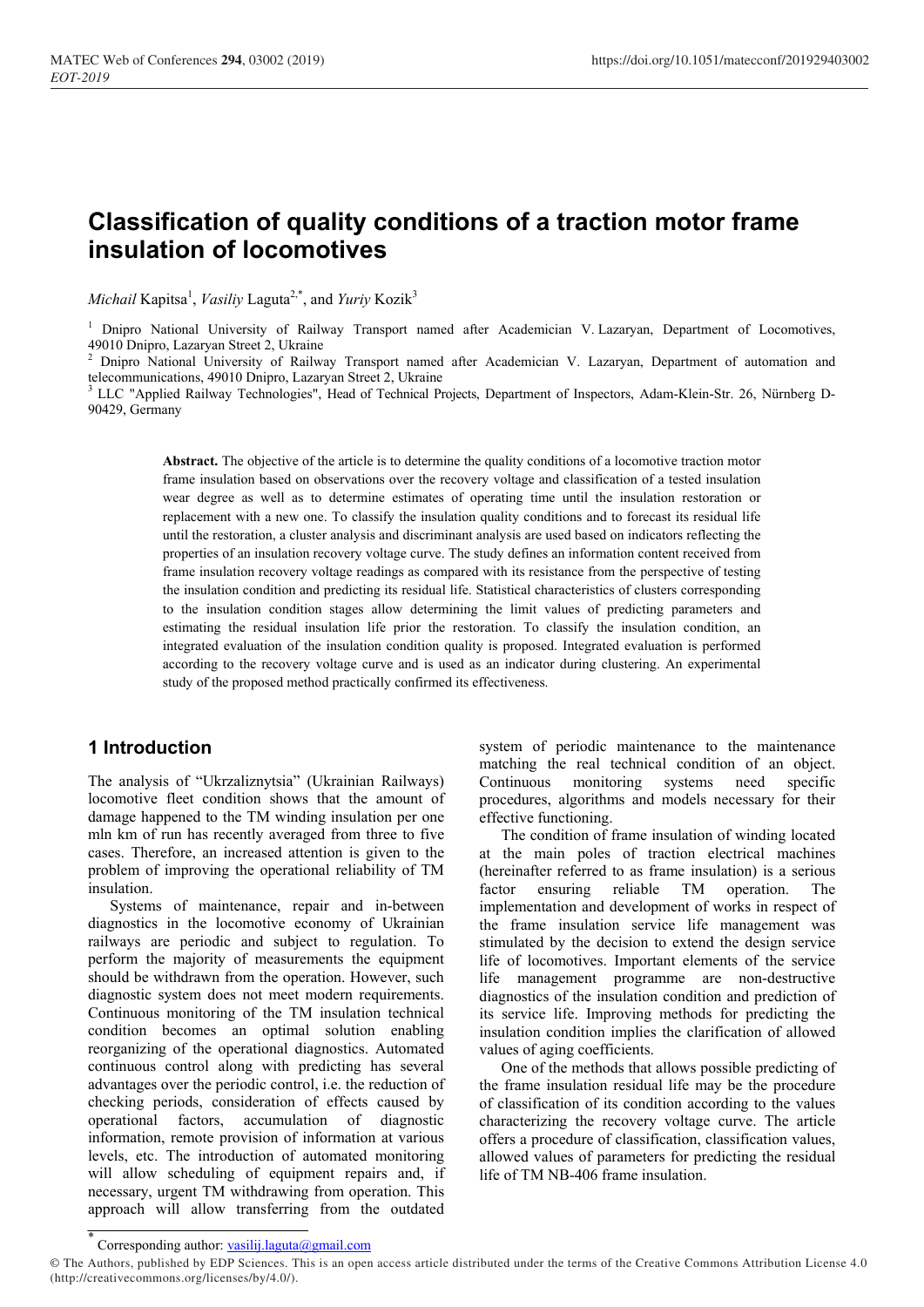## **2 Literature review**

Aging and degradation of the insulation placed in electrical machines determine operational service life of the latter. Aging processes depend on the nature and values of electrical stresses, mechanical forces applied, operating temperatures and environmental conditions affecting (permanently or temporarily) the insulation.

The dynamic assessment of insulation conditions is given and highlighted in. Authors indicate that during the insulation aging process such phenomena as aging, degradation and destruction can be observed. Aging and degradation of insulation directly affect the destruction of insulation, but there is no clear line between aging and degradation. Differences between the phenomena of degradation and breakdown (sudden failure) of insulation are also given in [1]: "The essential difference between the degradation and breakdown phenomena consists in the fact that the degradation is a process that takes place for a long period of time, while the failure is a process that occurs suddenly and it is catastrophic, insulation being unable to support the nominal voltage after its failure".

In [2, 3] changes in the insulation quality condition is associated with the process of aging and is considered from the molecular physics perspective. Molecular changes in the insulation contribute to the deterioration of electrical, mechanical and other properties thus leading to the development of mechanisms of insulation degradation.

The specific requirements in respect of the maintenance of locomotives running on the railways of Ukraine necessitate a slightly different approach to determining the stages of the electrical machines insulation quality in time than the approaches considered above. Regarding the frame insulation, to define its aging stages it is necessary to determine the type of restoration technological operation:

 $-$  to restore the frame insulation through soaking treatment;

 $-$  to replace the frame insulation with a new one.

The automatic diagnostics of the insulation of traction motors attracts more and more attention due to the accelerated insulation degradation observed in recent decades caused by the use of electronic pulse-width static converters in new types of rolling stock that generate powerful electromagnetic interference in a wide frequency range [4].

Several methods of dielectric diagnostics were developed to assess the insulation condition: polarization and depolarization current measurement (PDC polarization and depolarization current) [5], frequency domain spectroscopy (FDS) [6], recovery voltage measurement (RVM), [7, 8]. Measuring of the recovery voltage is a good method for obtaining information on the insulation condition.

Insulation residual resource can be determined via mathematical modeling of the insulation aging process.

Models [9, 10, 11] are designed bearing in mind insulation structural changes occurred due to electromechanical stresses capable to destruct crystallites or damage interfaces in composite materials.

In model [12], authors proceed from the fact that a space charge formed in the insulation sooner or later becomes the cause of aging. The charge accumulated in different insulation zones locally increases the electric field, increases the mechanical stress, and then chemical bonds are destroyed.

The model presented in [13] proceeds from the assumption that a space charge is formed because of aging, and the aging process itself is due to high electric fields that destroy chemical bonds in the insulation.

The most favourable models for predicting the residual insulation resource still are statistical models.

Models that use neural network modelling of insulation condition diagnosing should be distinguished among the statistical models [14]. This work applies models based on feed-forward artificial neural networks. In [15] researchers propose exponential models and models based on Weibull's distribution law. To determine the residual resource the regression models are used as well. Cox's regression model [16] is the most common regression model since it is not related to assumptions on the tolerance time distribution. The model assumes that the resource wear process occurs independently of operational impacts.

The disadvantages of statistical models include the fact that all of them require a large amount of reliable statistical data.

## **3 Materials and Methods**

#### **3.1 Analysis of VL-8 locomotive TM failures (depot Nizhnedneprovsk- junction)**

Damaged VL-8 locomotives were observed at depot Nizhnedneprovsk-junction railway yard (Ukraine). The prerequisite for selecting locomotives to be statistically relevant was the fact that locomotives underwent complete overhaul (CR) and TMs were fully restored. Locomotive traction motors are characterised with fairly high level of failure, i.e. 12% (provided that a locomotive has 6 elements). Almost a third of TM failures are failures of insulation of TM excitating windings, Fig. 1.



**Fig. 1.** Failures of winding insulation relative to the total TM failure rate.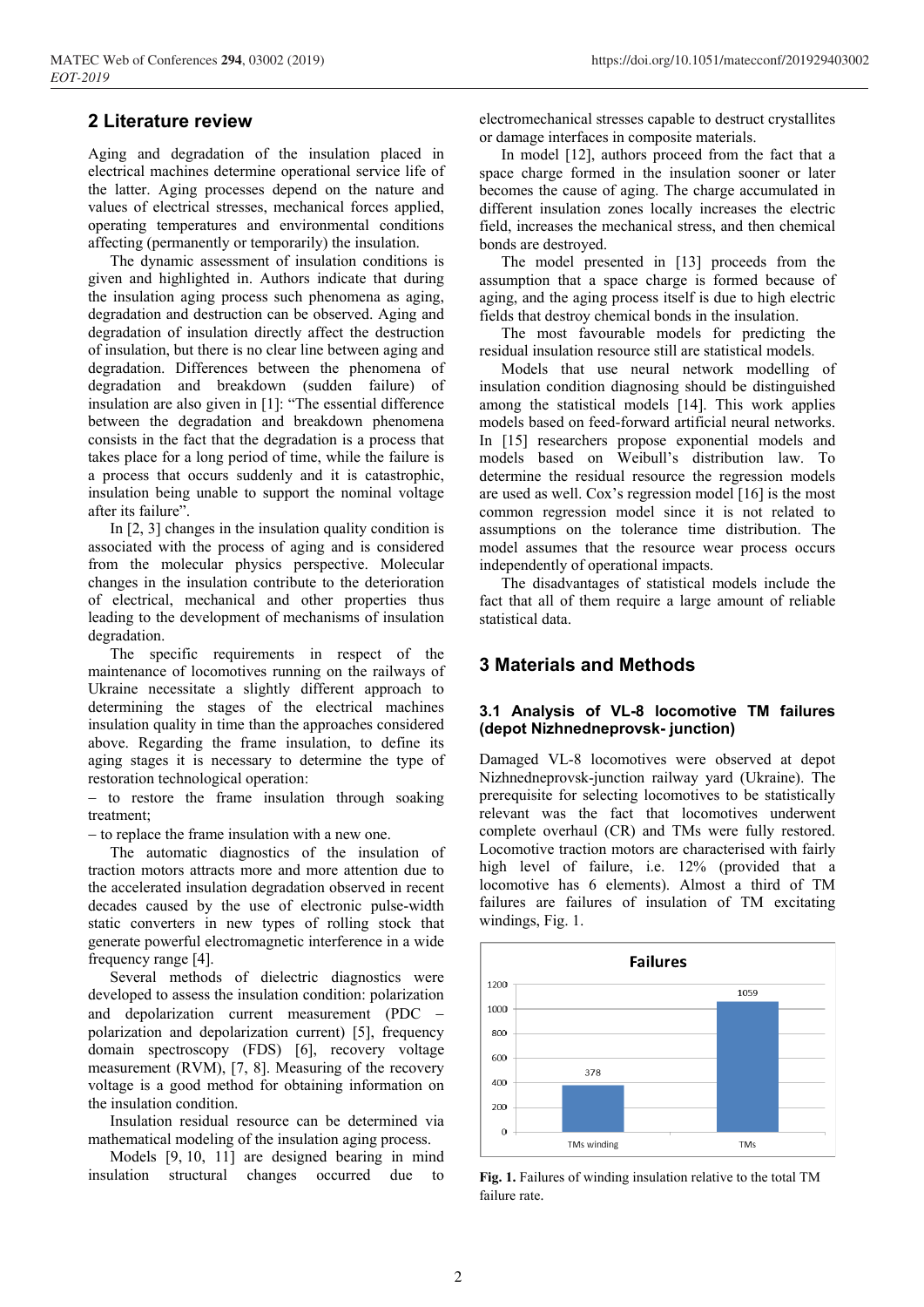Fig. 2 graphically represents the dependence of failures of TM excitating winding isolation and the TM itself.



**Fig. 2.** Dependence of TM winding isolation failures and TM failures in relation to operating work (million\*ton\*km\*gross).

Table 1 indicates dynamic failures of major structural elements of a TM. Special attention should be paid to the TM, where a tendency of failure increase is observed.

| <b>Table 1.</b> Percentage-wise ratio of unplanned repairs of traction |
|------------------------------------------------------------------------|
| motors per their major structural elements                             |

| <b>TM</b> element             | 2014 | 2015 | 2016 | 2017 |
|-------------------------------|------|------|------|------|
| Armature                      | 70,5 | 73,5 | 69.5 | 64,4 |
| Pole winding                  | 11,6 | 8.55 | 10,5 | 16,8 |
| Cable connections             | 8,53 | 6,84 | 16,8 | 9,9  |
| Motor<br>armature<br>bearings | 9,3  | 11,1 | 3,16 | 8,91 |

Measurements were performed and research was carried out in respect of the insulation resistance change in TM main poles excitation winding depending on the run during summer and winter periods. It turned out, that the insulation resistance, measured by using a megohmmeter with a relative accuracy, does not demonstrate any established regularity and is not subject to any descriptive law. That is, this parameter is not informative in terms of diagnostics and prediction of the coil insulation condition. Several attempts were made to establish the dependence of insulation resistance on the run and seasonal "winter-summer" use (Fig. 3, 4), which also did not yield the expected results.



**Fig. 3.** Changes in TM main poles excitation winding insulation resistance depending on the run (summer). 1\_2, 3\_4, 5\_6, 7\_8 – poles.

Measurement of insulation resistance by using a procedure recommended in "Rules for Locomotive Repairing" is to only control this parameter so that it does not exceed the allowed limits. To obtain an informative diagnostic parameter, which could be used to make conclusions on the insulation condition at a given time and to predict changes in its future condition, it is necessary to develop new procedures and methods.



**Fig. 4.** Changes in TM main poles excitation winding insulation resistance depending on the run (winter). 1\_2, 3\_4, 5\_6, 7\_8 – poles.

Measures to eliminate TM winding failures will increase the reliability of TM and reduce penalties charged due to work failures, demanded by operational departments from the depot.

#### **3.2 Problem statement**

The vast majority of known insulation resistance measuring methods and devices are designed to be used in an auto-mode. In connection with this, methods for assessing the insulation condition are necessary, which allow for both autonomous and continuous monitoring of the insulation condition. Despite the considerable amount and variety of existing methods and devices, no classification of the insulation wear share is available, which makes it difficult to decide on the timing of its restoration.

The objective of this work is to determine quality conditions of the traction motor frame insulation according to the recovery return voltage data based on the classification of the wear level of the insulation being diagnosed, as well as to determine operating run estimates until the restoration or replacement of the insulation with a new one.

#### **3.3 Integrated evaluation of the insulation quality condition**

An integral evaluation can take into account not only the magnitude of some process, but also the rate of its change, etc. Integrated evaluation is intended to produce a general evaluation of the damping rate and a value of the process deviation from a given value without determining the former and the latter individually. The simplest integral evaluation can be an area between the values of the studied process and its steady state value.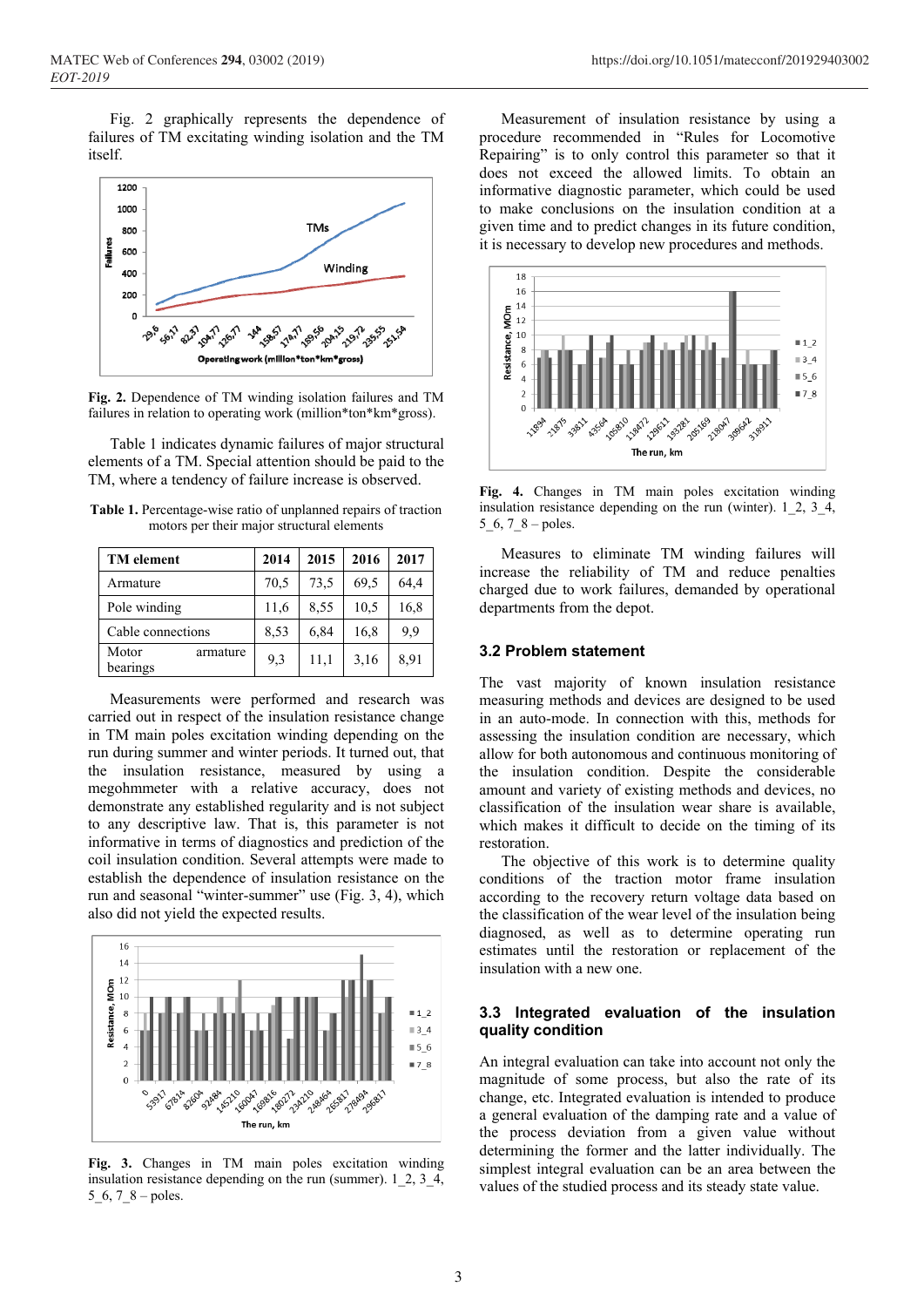The main characteristic used to determine indicators of the insulation condition is the recovery voltage. The recovery voltage yields the fullest information on the insulation aging process.

Characteristics of the insulation condition are conditionally divided into two types: direct and indirect. Direct characteristics include those, which are directly derived from the recovery voltage plot (measurements). Indirect characteristics include those, which are calculated based on the recovery voltage observational data. An integral evaluation of the insulation condition is attributed to the indirect characteristic. We will select and define the characteristics based on the information on recovery voltage observational data.

Integrated evaluation of the insulation condition allows characterizing the recovery voltage curve with a certain number, which comprehensively evaluates the curve as a whole over a given interval. As a rule, such evaluations are functionals and are expressed as integrals.

Let us have a look at some integral characteristics. Since the conditions of measurements can be different at different times (voltage supply instability, meteorological conditions, etc.), the sequence of measured recovery voltage values should be normalised. The range of recovery voltage values  $U_k$ ,  $k = 1, n$ should be reduced to a single interval  $u_k \in [0, 1]$  using dependence

$$
u_k = \frac{U_k - U_{\min}}{U_{\max} - U_{\min}}, \ k = \overline{1, n}, \tag{1}
$$

where  $u_k$  is a normalised value of  $k$ -th measurement;  $U_k$  – is measured value of recovery voltage;  $U_{min}$  and  $U_{\text{max}}$  – minimum and maximum values of return voltage respectively;  $n -$  number of measurements. Considering the peculiarity that  $U_{\text{min}} = 0$ , then equation (1) will be simplified down to

$$
u_k = \frac{U_k}{U_{\text{max}}}, \ k = \overline{1, n} \,. \tag{2}
$$

Normalised values  $u_k$  should be approximated using dependence  $u(t)$  in measurement interval  $t \in [0, t_c]$ . In the study, the approximation of measurement of the recovery voltage was performed using cubic splines.

Integral indicator of the insulation condition  $J_0$  in based on the work evaluation, which is done by the insulation dipoles under the influence of a constant electric field. The magnitude characterizing the work of dipoles may be limited by a recovery voltage curve and the time axis. Formally, the recovery voltage drop time  $U(t)$  goes to the infinity. The evaluation of work of dipoles at self-discharge, evaluation time interval  $t_c$ should be chosen in such a way as to allow  $U(t_C) = U_{\text{max}} / 2$ , where  $U_{\text{max}} -$  is the recovery voltage

maximum value. Now, we can yield the target evaluation from the equation

$$
J_0 = \int_0^{t_c} u(t) dt . \tag{3}
$$

A similar way of evaluating di-electrical properties is considered when determining the reliability of capacitors.

Integrated evaluation (3) takes into account only the additive quality of the recovery voltage curve. An integral evaluation of the recovery voltage curve can be made via evaluating

$$
J_{01} = \int_{0}^{t_C} \left[ u(t) + \gamma \cdot u'(t) \right] dt, \ \gamma > 0 \ . \tag{4}
$$

Integrated evaluation (4) takes into account both additive quality of the recovery voltage curve and the curve change rate (recovery voltage growth rate and the rate of self-discharge). It should be noted that normalising of a scale for the recovery voltage derivative  $u'(t)$  is performed in the same way as for the recovery voltage measurements.

The assessment of recovery voltage curve quality also can be performed using an integral quadratic criterion

$$
J_{21} = \int_{0}^{t_{c}} \left[ u^{2}(t) + \gamma \cdot (u'(t))^{2} \right] dt, \ \gamma > 0 , \qquad (5)
$$

or

$$
J_{12} = \int_{0}^{t_{c}} \left[ u(t) + \gamma \cdot (u'(t))^{2} \right] dt, \ \gamma > 0 , \qquad (6)
$$

parameter  $\gamma$  is a calibration parameter. It is chosen depending on the importance of a derivative (summand).

 A type of equation used for the integral evaluation depends on the type of frame insulation and is chosen experimentally. In general, the insulation quality will be characterized by two indicators  $(J, t_c)$ , where  $J$  – is an integral evaluation of the recovery voltage curve;  $t_c$  – time of curve evaluation (the upper limit of integration of the integral evaluation equation). As an integral evaluation value we can take one of values  $J_0$ ,  $J_{01}$ ,  $J_{21}$ ,  $J_{12}$ .

#### **3.4 Identification of classes of NB-406 TM frame insulation quality conditions**

When predicting using the method of *classification*, it is necessary to solve two problems: first, to build a set of classes; secondly, it is necessary to evaluate the attributes and, according to the results of evaluation, to relate an object of predicting to this or that class. Solving of the first task requires processing a large amount of statistical data obtained during the operating period and using technical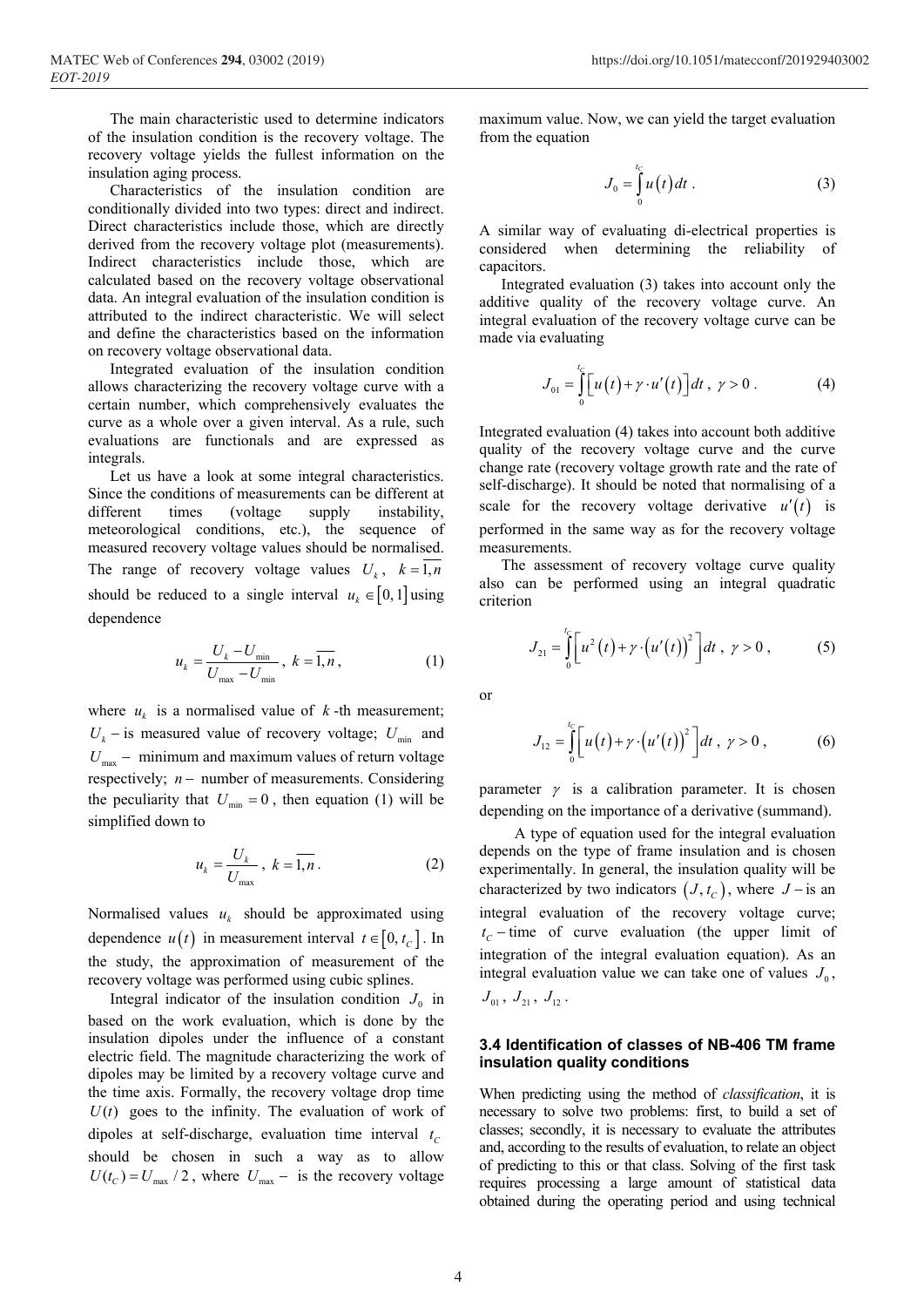objects or performing special experiments. The possibility of forming classes largely depends on the successful selection of diagnostic attributes. These attributes should sufficiently enough characterize the course of processes leading to the loss of the object's workability, and their accurate evaluation should not present great difficulties. The success of solving the second task is largely determined by the accuracy of relating an object to a known class based on the evaluation results. The class is characterised by a certain tendency of change occurred to the object to over time.

In the study the insulation quality is characterised by a pair of indicators  $(J_{01}, t_c)$ , where  $J_{01}$ - integral evaluation of the recovery voltage curve calculated in accordance with equation (4),  $t_c$  - time of recovery voltage curve evaluation. The distribution per clusters were performed using the method of balls. Isotonic and isomorphic distribution per clusters was used. Clustering was carried out for 38 curves and allowed defining three groups of curves (clusters), i.e. insulation conditions. Upon clustering 7 curves were removed from the received clusters.

The recovery voltage curves were constructed for the frame insulation showing different degrees of wear. In addition, the statistics included objects with the restored frame insulation of the main poles winding.

## **4 Results and Discussion**

In accordance with the results obtained during the cluster breakdown procedure, we introduce the following stages of the frame insulation condition: 1st stage (cluster  $K<sub>1</sub>$ ) – "satisfactory condition"; 2nd stage (cluster  $K<sub>2</sub>$ ) – "restored condition"; 3rd stage (cluster  $K<sub>3</sub>$ ) – "high risk" condition". The introduced stages are conditional and may be interpreted as follows. The first stage means new insulation or insulation being used for a negligible period or its condition may be referred to as "new". As a rule, such insulation does not need substantial maintenance measures during technical check-up. The second stage means insulation, which is characterised by the wear of almost a half of operating run until the first failure. Regular restoration of the insulation is recommended at this stage. The third stage is characterised by an increased risk of insulation failure occurrence (ranging from the increased possibility of partial discharge to the insulation breakdown). At this stage, the last restoration or the complete restoration of the insulation should be planned (replacement of frame insulation). This work does not consider the moment of a complete wear. We presume that when the recovery voltage reaches 40-50 V at 25th second of measurement, insulation should not be restored and is subject to be replaced with a new one. Further usage of such frame insulation can cause its failure while a locomotive is moving. In accordance to the introduced insulation condition stages, a set of recovery voltage curves, which can be referred to them, will be called as follows: the 1st curve group, the 2nd curve group, the 3rd curve group. Fig. 5 shows examples of recovery voltage curves: with maximum  $U_{\text{max}}$  voltage

(the 1st curve group), with minimum  $U_{\text{max}}$  voltage (the 3rd curve group), a curve from the second curve group is in the middle of the Fig. 5.

Using other methods of clustering it is possible to obtain a different number of clusters (insulation conditions). The study used integral evaluations (5) and (6) as indicators that differ from the above (4), but in this case, the distribution of curves per clusters did not correspond to experimental observations.



**Fig. 5** – Example of the recovery voltage curves at various stages of insulation condition:

1st curve corresponds to the 1st stage, i.e. "satisfactory condition"; 2nd curve corresponds to the 2nd stage, i.e. "restored condition"; 3rd curve corresponds to the 3rd stage, i.e. "high risk condition".

Calculation of values of critical radii *Ri* to determine a cluster which a new object belongs to (recovery voltage curve of the diagnosed frame insulation) was performed according to the method of balls.

For received clusters the values of classification indicators should be averaged,  $\overline{J}_i = \overline{J}_{01}, \widetilde{J}_{01} \in K_i$  and  $\overline{t_i} = \overline{t}_c$ ,  $\tilde{t}_c \in K_i$ . Values  $\tilde{J}_{01}$  and  $\tilde{t}_c$  are respective normalized values, similar (1)-(2), integral evaluation  $J_{01}$  and time  $t_c$ . Operating run  $\overline{T}_i$  of frame insulation coils is averaged as well since it falls into the studied cluster of curves  $K_i$ ,  $i = 1,3$ .

Verification of the normal law of distribution of values of operating run of frame insulation for the constructed clusters was carried out.

The verification of the distribution law has shown that operating run values demonstrate normal distribution characteristics with the level of significance  $\alpha = 0.05$ . For operating run averaged values  $\overline{T}_i$  confidence intervals  $(\overline{T}_i - \Delta T_i, \overline{T}_i + \Delta T_i)$ ,  $i = \overline{1,3}$  were defined. The value  $\overline{T}_i$  can be interpreted as an average operating run at which the frame insulation reaches  $i - th$ condition. Cluster parameters and confidence intervals of insulation operating run for each cluster are presented in Table 2.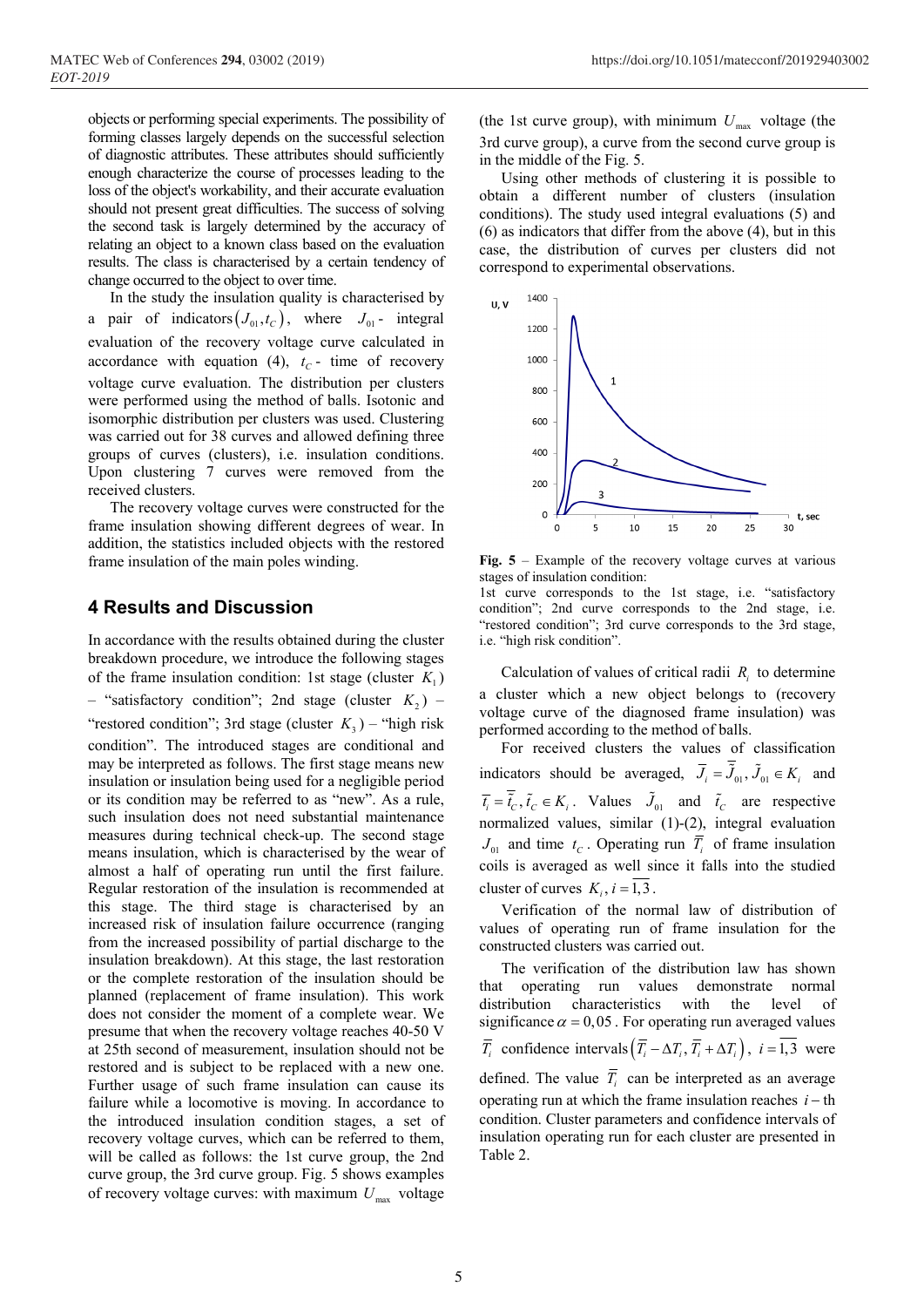| Condition | $\overline{J}_i = \overline{\tilde{J}}_{01}$ | $\overline{t_i} = \overline{\tilde{t}}$ | $R_i$ | $\left(\overline{T}_i - \Delta T_i, \overline{T}_i + \Delta T_i\right)$<br>thnds km | Point of restoration<br>according to the<br>repair rules, thnds km |
|-----------|----------------------------------------------|-----------------------------------------|-------|-------------------------------------------------------------------------------------|--------------------------------------------------------------------|
| 1st stage | 0.87                                         | 0.43                                    | 0.15  | (165, 405)                                                                          | 350                                                                |
| 2nd stage | 0.71                                         | 0.74                                    | 0.26  | (580, 940)                                                                          | 700                                                                |
| 3rd stage | 0.13                                         | 0.54                                    | 0.17  | (865, 1175)                                                                         | 1050                                                               |

**Table 2.** Characteristics of classification clusters used to determine isolation quality conditions

The quality condition of the diagnosed insulation (new diagnosed object) and values of the recovery voltage curve  $(\tilde{J}, \tilde{t}_c)$  are calculated if the following precondition is met

$$
\left(\tilde{J}-\overline{J}_i\right)^2+\left(\tilde{t}_C-\overline{t}_i\right)^2 < R_i^2 \,,\ i=\overline{1,3} \,. \tag{7}
$$

If the fulfilment of inequality (7) is not unique, then the object's membership in a cluster is defined using a smaller evaluation

$$
\Delta_i = \left| \left( \tilde{J} - \overline{J}_i \right)^2 + \left( \tilde{t}_C - \overline{t}_i \right)^2 - R_i^2 \right|, \ i = \overline{1,3} \,. \tag{8}
$$

The normalisation of indicators  $(J,t_c)$  of a new object being tested is performed within the whole set of indicators  $\{J_i\}_{i=\overline{1,N}}$  and  $\{t_{Ci}\}_{i=\overline{1,N}}$  respectively, N - the number of indicators – the sum of elements  $(J,t_C)$ included in clusters  $K_i$ ,  $i = \overline{1,3}$ . Normalisation (1)-(2) is fulfilled if only two inequalities are simultaneously true

$$
J \le J_{\text{max}} \text{ and } t_C \le t_{C \text{max}}. \tag{9}
$$

Upon testing a new object it is necessary to add new object  $(J, t_c)$  to the cluster, which the tested object belongs to and to re-calculate necessary statistical characteristics of the modified cluster.

If one of inequalities (9) is untrue, it is necessary to perform the classification once again taking into the new case isolation tested object with subsequent determining its resource.

Depending on the membership of a diagnosed object in some cluster, the insulation condition will be characterised by the operating run value until its current restoration (including the replacement of an old insulation for a new one). The operating run value until its first restoration  $\tau_1$  is defined using equation

$$
\tau_1 = T_1 + \Delta T_1 - T \, , \, T < T_1 + \Delta T_1 \, , \tag{10}
$$

where *T* - is current operating run workout of the diagnosed insulation;

evaluation of the operating run value until the second restoration  $\tau$ ,

$$
\tau_2 = \overline{T}_2 + \Delta T_2 - T \ , \ \overline{T}_1 + \Delta T_1 < T < \overline{T}_2 + \Delta T_2 \ ; \tag{11}
$$

evaluation of the operating run value until the replacement of insulation for a new one or it complete renovation  $\tau$ ,

$$
\tau_3 = \overline{T}_3 + \Delta T_3 - T \ , \ \overline{T}_2 + \Delta T_2 < T < \overline{T}_3 + \Delta T_3 \ . \tag{12}
$$

If inequality (7) is untrue for any cluster, then it is possible to evaluate the insulation quality condition by using its workout until the time of its restoration according to the repair rules defined with one of the following values

$$
\tau_1 = 350 - T \, , \, T < 350 \, ; \tag{13}
$$

$$
\tau_2 = 700 - T \ , \ 350 < T < 700 \ ; \tag{14}
$$

$$
\tau_3 = 1050 - T \,,\ 700 < T \,. \tag{15}
$$

To determine whether the studied recovery voltage curve belongs to this or that cluster is also possible via discriminant analysis. In this case, it is necessary to have available learning samples of insulation quality conditions (clusters are filled with test objects during the maintenance process).

The recognition whether the tested frame insulation belongs to a cluster in accordance with equation (7) - (8) should be applied at the initial stage. When clusters contain a sufficient number of elements, then it is more appropriate to perform discriminant analysis.

The above method of determining the quality condition of frame insulation is acceptable within one depot, where locomotives are usually operated in the same way.

## **Conclusion**

The classification of recovery voltage curves allows determining frame insulation quality conditions.

Clustering attributes are as follows: *J* - integral evaluation of a recovery voltage curve determined from equation (4),  $t_c$  - time of recovery voltage curve evaluation.

The breakdown of recovery voltage curves of the frame insulation into clusters allowed distinguishing three stages of the insulation quality condition and mark them "satisfactory condition", "restored condition",